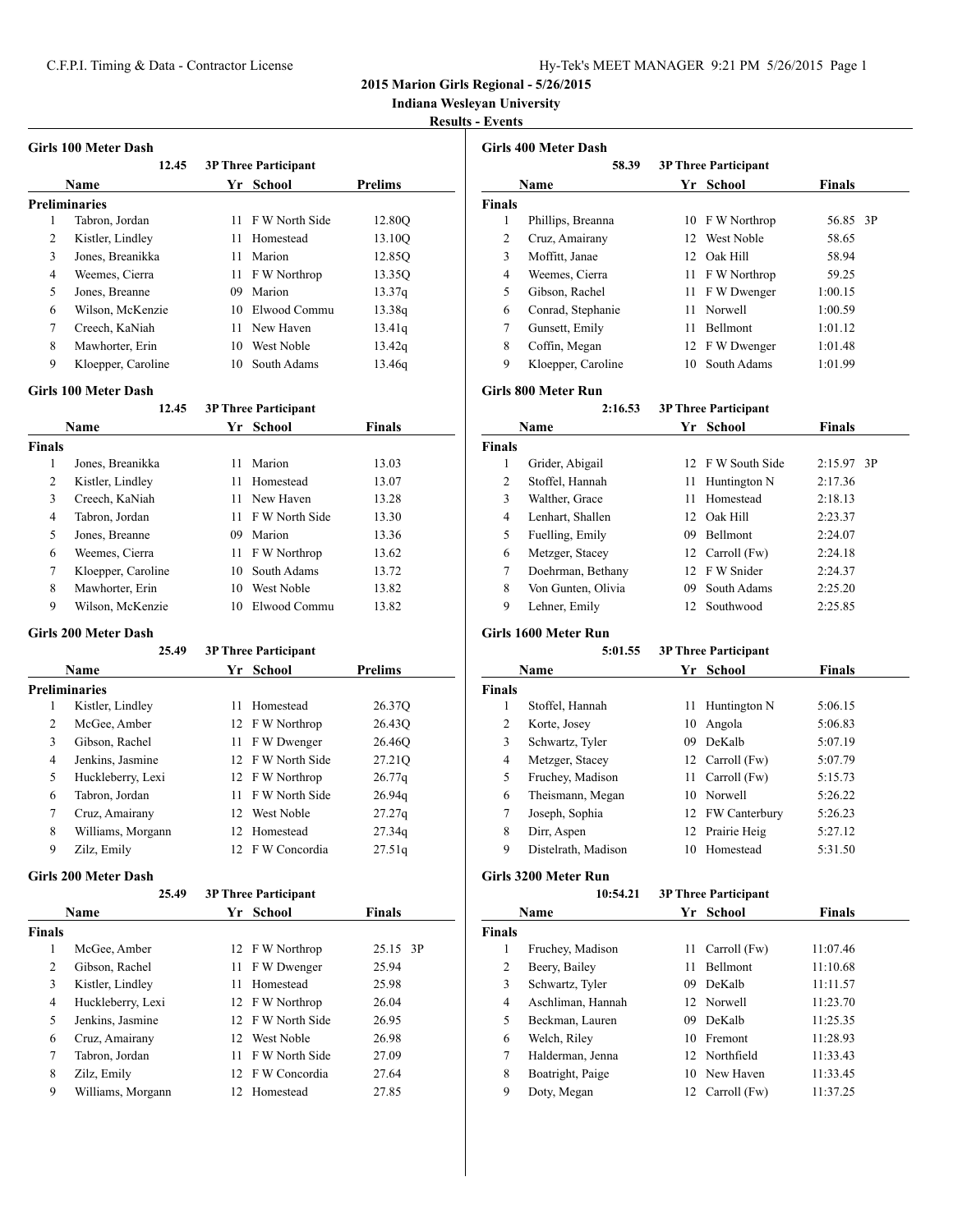**2015 Marion Girls Regional - 5/26/2015**

**Indiana Wesleyan University**

#### **Results - Events**

|   | <b>Girls 100 Meter Hurdles</b>       |    |                   |                |  |  |  |  |
|---|--------------------------------------|----|-------------------|----------------|--|--|--|--|
|   | 15.03<br><b>3P Three Participant</b> |    |                   |                |  |  |  |  |
|   | <b>Name</b>                          | Yr | School            | <b>Prelims</b> |  |  |  |  |
|   | <b>Preliminaries</b>                 |    |                   |                |  |  |  |  |
| 1 | Green, Je'bria                       | 11 | FW Wayne          | 15.45Q         |  |  |  |  |
| 2 | Walterhouse, Lydia                   | 12 | <b>East Noble</b> | 15.73Q         |  |  |  |  |
| 3 | Pruitt, Taryn                        | 10 | Westview          | 15.73Q         |  |  |  |  |
| 4 | Griffin, Demetria                    |    | 12 FW Wayne       | 16.360         |  |  |  |  |
| 5 | Krantz, Jailyn                       |    | 12 F W Northrop   | 16.00q         |  |  |  |  |
| 6 | Houston, KiMaya                      | 10 | F W South Side    | 16.26q         |  |  |  |  |
| 7 | Turner, Nakita                       | 09 | New Haven         | 16.39q         |  |  |  |  |
| 8 | Wanner, Addie                        | 09 | South Adams       | 16.48q         |  |  |  |  |
| 9 | Wright, Cezi                         | 11 | Homestead         | 16.72q         |  |  |  |  |

#### **Girls 100 Meter Hurdles**

|               | 15.03<br><b>3P Three Participant</b> |    |                 |               |  |  |  |
|---------------|--------------------------------------|----|-----------------|---------------|--|--|--|
|               | <b>Name</b>                          | Yr | School          | <b>Finals</b> |  |  |  |
| <b>Finals</b> |                                      |    |                 |               |  |  |  |
| 1             | Green, Je'bria                       | 11 | FW Wayne        | 15.55         |  |  |  |
| 2             | Walterhouse, Lydia                   | 12 | East Noble      | 15.56         |  |  |  |
| 3             | Krantz, Jailyn                       |    | 12 F W Northrop | 15.65         |  |  |  |
| 4             | Griffin, Demetria                    |    | 12 FW Wayne     | 15.66         |  |  |  |
| 5             | Houston, KiMaya                      | 10 | F W South Side  | 15.95         |  |  |  |
| 6             | Wright, Cezi                         | 11 | Homestead       | 16.34         |  |  |  |
| 7             | Pruitt, Taryn                        | 10 | Westview        | 16.36         |  |  |  |
| 8             | Turner, Nakita                       | 09 | New Haven       | 16.55         |  |  |  |
| 9             | Wanner, Addie                        | 09 | South Adams     | 16.69         |  |  |  |

#### **Girls 300 Meter Hurdles**

| 45.10<br><b>3P Three Participant</b> |                   |    |                 |        |  |  |
|--------------------------------------|-------------------|----|-----------------|--------|--|--|
|                                      | <b>Name</b>       | Yr | School          | Finals |  |  |
| Finals                               |                   |    |                 |        |  |  |
| 1                                    | Griffin, Demetria | 12 | FW Wayne        | 46.09  |  |  |
| 2                                    | Muhammad, Kyara   |    | 10 F W Northrop | 47.02  |  |  |
| 3                                    | Houston, KiMaya   | 10 | F W South Side  | 47.05  |  |  |
| 4                                    | Koch, Karmen      | 09 | Huntington N    | 47.16  |  |  |
| 5                                    | Peas, Jacklyn     | 10 | Northfield      | 47.73  |  |  |
| 6                                    | Pruitt, Taryn     | 10 | Westview        | 48.05  |  |  |
| 7                                    | Christian, Allie  | 11 | Huntington N    | 48.35  |  |  |
| 8                                    | Jones, Chandler   | 11 | East Noble      | 49.17  |  |  |
| 9                                    | Chacon, Brenna    | 10 | Heritage        | 49.70  |  |  |
|                                      |                   |    |                 |        |  |  |

#### **Girls 4x100 Meter Relay**

| 48.85                 | <b>3P Three Participant</b> |               |  |
|-----------------------|-----------------------------|---------------|--|
| <b>Team</b>           | Relav                       | <b>Finals</b> |  |
|                       |                             |               |  |
| Homestead             |                             | 48.18 3P      |  |
| Fort Wayne Northrop   |                             | 48.52 3P      |  |
| Fort Wayne North Side |                             | 48.96         |  |
| Marion                |                             | 49.74         |  |
| New Haven             |                             | 49.74         |  |
| Fort Wayne South Side |                             | 50.08         |  |
| Fort Wayne Wayne      |                             | 50.21         |  |
| Westview              |                             | 50.43         |  |
| Fort Wayne Snider     |                             | 51.61         |  |
|                       |                             |               |  |

|               | Girls 4x400 Meter Relay |                             |               |  |  |  |  |
|---------------|-------------------------|-----------------------------|---------------|--|--|--|--|
|               | 3:59.04                 | <b>3P Three Participant</b> |               |  |  |  |  |
|               | Team                    | Relav                       | <b>Finals</b> |  |  |  |  |
| <b>Finals</b> |                         |                             |               |  |  |  |  |
| 1             | Fort Wayne Northrop     |                             | 3:54.19 3P    |  |  |  |  |
| 2             | Homestead               |                             | 4:00.86       |  |  |  |  |
| 3             | Fort Wayne Wayne        |                             | 4:05.22       |  |  |  |  |
| 4             | Fort Wayne South Side   |                             | 4:05.39       |  |  |  |  |
| 5             | Garrett                 |                             | 4:08.88       |  |  |  |  |
| 6             | F W Dwenger             |                             | 4:09.44       |  |  |  |  |
| 7             | Angola                  |                             | 4:09.85       |  |  |  |  |
| 8             | Westview                |                             | 4:11.26       |  |  |  |  |
| 9             | South Adams             |                             | 4:11.85       |  |  |  |  |

### **Girls 4x800 Meter Relay**

|               | 9:28.45              | <b>3P Three Participant</b> |               |  |
|---------------|----------------------|-----------------------------|---------------|--|
|               | <b>Team</b>          | Relay                       | <b>Finals</b> |  |
| <b>Finals</b> |                      |                             |               |  |
| 1             | <b>Bellmont</b>      |                             | 9:37.47       |  |
| 2             | Homestead            |                             | 9:44.30       |  |
| 3             | Northfield           |                             | 9:52.15       |  |
| 4             | Oak Hill             |                             | 9:52.33       |  |
| 5             | Carroll (Fort Wayne) |                             | 10:07.92      |  |
| 6             | Norwell              |                             | 10:08.66      |  |
| 7             | F W Dwenger          |                             | 10:13.99      |  |
| 8             | DeKalb               |                             | 10:15.20      |  |
| 9             | Southwood            |                             | 10:20.71      |  |

### **Girls High Jump**

### **5-04.00 3P Three Participant Name Yr School Finals Finals** Moffitt, Janae 12 Oak Hill 5-08.00 3P Phillips, Breanna 10 F W Northrop 5-04.00 3P Moughler, Emma 10 Eastside 5-03.00 Koch, Karmen 09 Huntington N 5-03.00 Leonard, Kori 11 Carroll (Fw) 5-02.00 Wanner, Addie 09 South Adams 5-02.00 Muhammad, Kyara 10 F W Northrop 5-02.00 8 Wisler, Tori 11 Westview 5-01.00 8 Green, Je'bria 11 FW Wayne 5-01.00

## **Girls Pole Vault**

## **11-03.00 3P Three Participant**

| Name          |                        | Yr  | School          | <b>Finals</b> |  |
|---------------|------------------------|-----|-----------------|---------------|--|
| <b>Finals</b> |                        |     |                 |               |  |
| 1             | Trine, Kennedy         |     | 12 Angola       | $12-06.00$ 3P |  |
| 2             | Cranston, Ariana       | 11  | Angola          | 11-00.00      |  |
| 3             | Clay, Rebecca          |     | 12 F W Northrop | 10-03.00      |  |
| 4             | Russell, Kristin       |     | 12 DeKalb       | 10-03.00      |  |
| 5             | Kage, Megan            |     | 12 New Haven    | 10-00.00      |  |
| 6             | Wagner, Lauren         |     | 11 F W Northrop | 10-00.00      |  |
| 7             | Blake, Molly           | 12  | Churubusco      | $9 - 06.00$   |  |
| 8             | Miller, Jozie          | 12  | Carroll (Fw)    | $9 - 06.00$   |  |
| 8             | Ellingwood, Alexandria | 12. | F W North Side  | $9 - 06.00$   |  |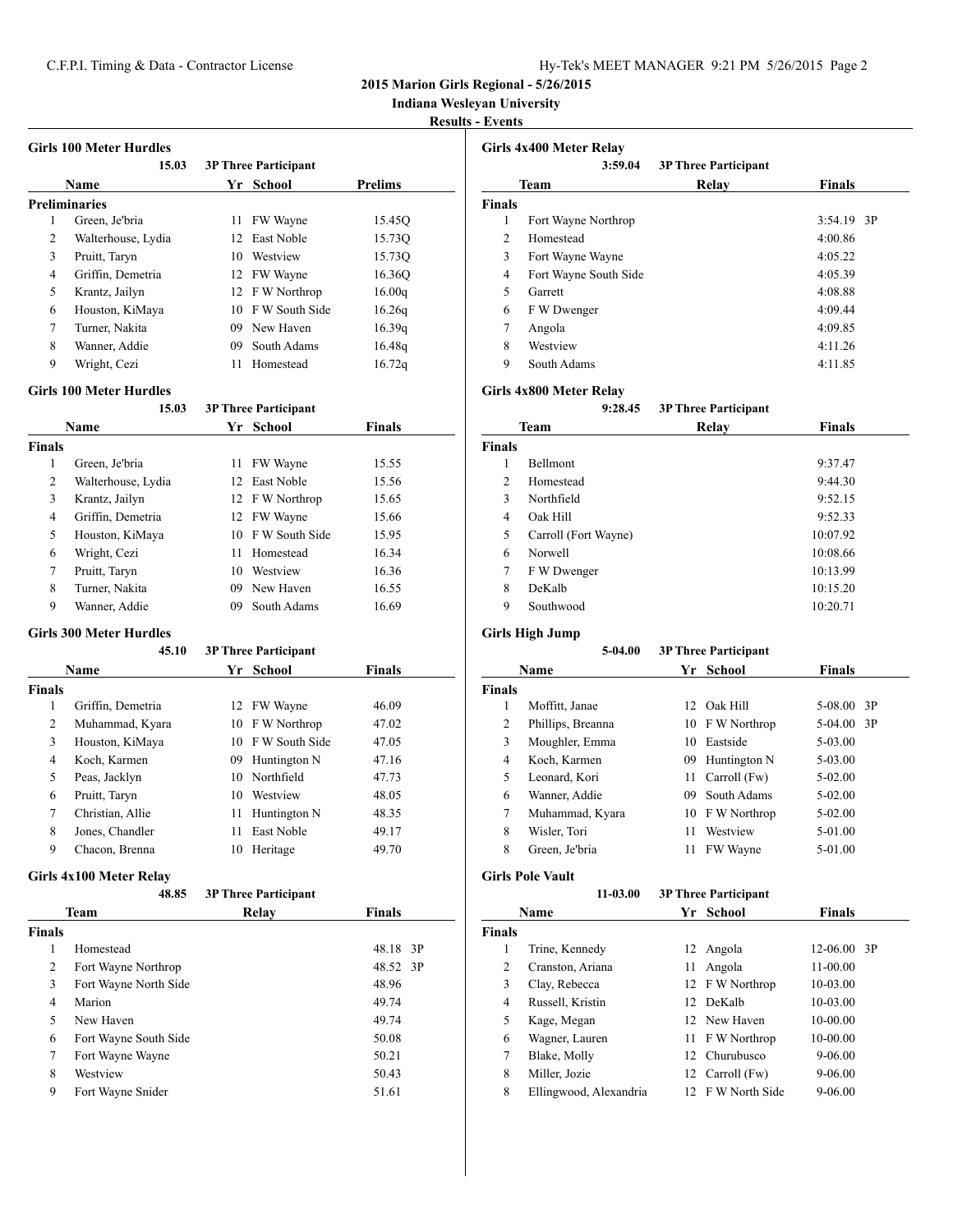**2015 Marion Girls Regional - 5/26/2015**

## **Indiana Wesleyan University**

### **Results - Events**

|                |                           |      |                             |               | <b>Resu</b> |
|----------------|---------------------------|------|-----------------------------|---------------|-------------|
|                | <b>Girls Long Jump</b>    |      |                             |               |             |
|                | 17-09.25                  |      | <b>3P Three Participant</b> |               |             |
|                | Name                      |      | Yr School                   | <b>Finals</b> |             |
| <b>Finals</b>  |                           |      |                             |               |             |
| 1              | Pruitt, Taryn             |      | 10 Westview                 | 17-09.50      | 3P          |
| $\overline{c}$ | McGee, Amber              | 12   | F W Northrop                | 17-08.25      |             |
| 3              | Moriarity, Lexie          |      | 09 East Noble               | 17-02.75      |             |
| $\overline{4}$ | Anderson, Annalise        |      | 12 Carroll (Fw)             | 17-00.00      |             |
| 5              | Trahin, Maria             | 11   | F W Dwenger                 | 16-11.75      |             |
| 6              | Williams, Kaylyn          | 11   | Marion                      | 16-11.00      |             |
| 7              | McClure, Hanna            | 11   | Mississinewa                | 16-09.75      |             |
| 8              | Jones, Breanikka          | 11   | Marion                      | 16-07.75      |             |
| 9              | Nelson, Izabelle          |      | 10 F W Northrop             | 16-07.25      |             |
|                | <b>Girls Shot Put</b>     |      |                             |               |             |
|                | 40-10.00                  |      | <b>3P Three Participant</b> |               |             |
|                | Name                      |      | Yr School                   | <b>Finals</b> |             |
| <b>Finals</b>  |                           |      |                             |               |             |
| $\mathbf{1}$   | Fitch, Kloee              |      | 10 Lakeland                 | 40-01.25      |             |
| $\overline{2}$ | Shepherd, Katie           | 12   | Oak Hill                    | 37-07.50      |             |
| 3              | Duff, Kristen             |      | 12 Westview                 | 37-06.25      |             |
| 4              | Funk, Mackenzie           | 12   | <b>Bellmont</b>             | 37-02.25      |             |
| 5              | McCauley, Katie           | 11   | Wabash                      | 37-00.75      |             |
| 6              | DeCamp, Paige             | 11   | East Noble                  | 36-05.75      |             |
| 7              | Winklejohn, Greta         |      | 12 F W Dwenger              | 36-05.50      |             |
| 8              | Rectanus, Amanda          |      | 12 FW Bishop Luers          | 36-02.75      |             |
| 9              | Carlisle, Keasia          |      | 12 FW Snider                | 35-08.00      |             |
|                | <b>Girls Discus Throw</b> |      |                             |               |             |
|                | 131-04                    |      | <b>3P Three Participant</b> |               |             |
| Name           |                           |      | Yr School                   | <b>Finals</b> |             |
| <b>Finals</b>  |                           |      |                             |               |             |
| 1              | Fitch, Kloee              | 10   | Lakeland                    | 148-05.00     | 3P          |
| 2              | Shepherd, Katie           |      | 12 Oak Hill                 | 126-06.00     |             |
| 3              | Whitacre, Haley           |      | 11 New Haven                | 114-09.00     |             |
| $\overline{4}$ | Prendergast, Katie        | 11 - | FW Bishop Luers             | 112-01.00     |             |
| 5              | Wolfe, Jaymee             |      | 12 East Noble               | 111-04.00     |             |
| 6              | Willhite, Morgan          | 12   | Carroll (Fw)                | 110-05.00     |             |
| 7              | Ostrowski, Skylar         | 11   | DeKalb                      | 108-05.00     |             |
| 8              | Franco, Mercedez          | 12   | F W Northrop                | 107-08.00     |             |

| Women - Team Rankings - 16 Events Scored |                           |      |  |  |
|------------------------------------------|---------------------------|------|--|--|
| 1)                                       | 93<br>Fort Wayne Northrop |      |  |  |
| 2)                                       | Homestead                 | 49   |  |  |
| 3)                                       | Oak Hill                  | 42   |  |  |
| 4)                                       | Carroll (Fort Wayne)      | 38.5 |  |  |
| 5)                                       | Fort Wayne Wayne          | 33.5 |  |  |
| 6)                                       | Huntington North          | 30   |  |  |
| 7)                                       | Bellmont                  | 29   |  |  |
| 8)                                       | Fort Wayne South Side     | 28   |  |  |
| 8)                                       | Angola                    | 28   |  |  |
| 10)                                      | DeKalb                    | 24   |  |  |
| 10)                                      | Fort Wayne Bishop Dwenger | 24   |  |  |
| 12)                                      | Westview                  | 23.5 |  |  |
| 13)                                      | Marion                    | 23   |  |  |
| 14)                                      | East Noble                | 22   |  |  |
|                                          |                           |      |  |  |

9 Hansen, Becca 11 DeKalb 103-07.00

| 14) New Haven |    |
|---------------|----|
| 16) Lakeland  | 20 |